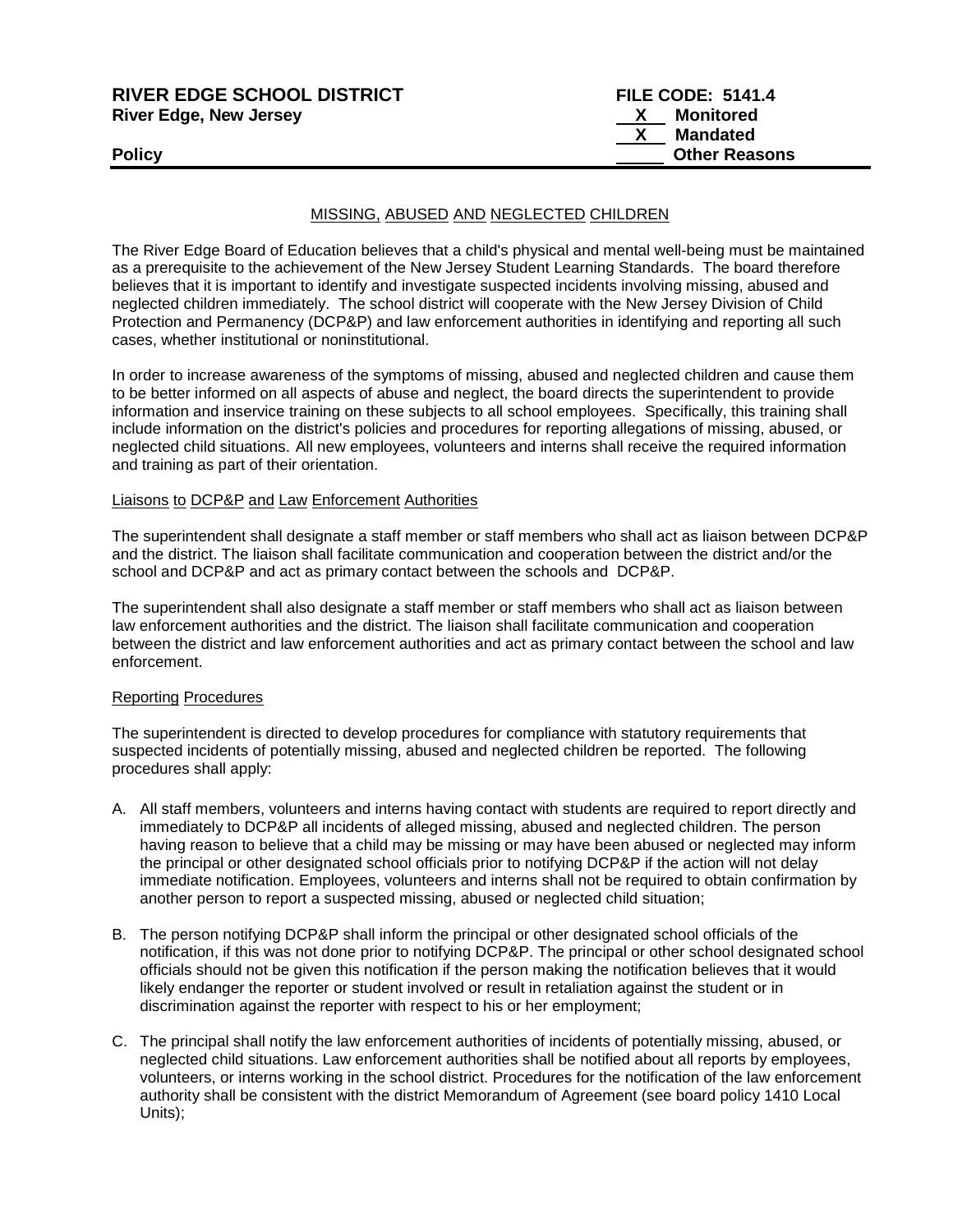# MISSING, ABUSED AND NEGLECTED CHILDREN (continued)

- D. The principal shall ensure that all involved staff cooperate with DCP&P and law enforcement authorities in all investigations of potential missing, abused, or neglected children including facilitating:
	- 1. Accommodations permitting investigators to interview the student in the presence of the school principal or other designated school official. If the student is intimidated by the presence of the school representative, the student shall be requested to name an employee, volunteer, or intern he or she feels will be supportive to be present during the interview;
	- 2. Interviews by scheduling time with any employee, volunteer, or intern who may have information relevant to the investigation:
	- 3. The release of all records of the student who is the subject of the investigation that are deemed relevant to the assessment or treatment of a potentially missing, abused, or neglected child;
	- 4. The maintenance, security, and release of all confidential information about potential missing, abused, or neglected child situations;
	- 5. The release of the student to child welfare authorities while school is in session when it is necessary to protect the student or take the student to a service provider. This removal shall take place only after the principal or his or her designee has been provided, either in advance or at the time removal is sought, with appropriate documentation that DCP&P has already removed, or has appropriate authority to remove, the student from his or her home;
	- 6. The transfer to another school of a student who has been removed from his or her home by DCP&P for proper care and protection (see board policy 5118.2 Foster Care and Educational Stability).

## Due Process

Due process rights will be provided to school personnel, volunteers or interns who have been reassigned or suspended as a result of an accusation of child abuse or neglect. Temporary reassignment or suspension of an employee, with pay, volunteer or intern named as a suspect in an act of child abuse or neglect shall occur if there is reasonable cause to believe that the life or health of the alleged victim or other student is in jeopardy due to continued contact between the employee, volunteer or intern and a student. Due process rights shall include notice of the proposed suspension and a pre-suspension opportunity to respond.

If abuse is found, resulting from a single incident occurring in the school district, the superintendent shall be available to meet with the Department of Children and Families, which may request that the superintendent create a corrective action plan. The plan may include, but shall not be limited to, action to be taken with respect to a teacher, intern, employee, volunteer or other staff member to assure the health and safety of the alleged victim and other children and to prevent future acts of abuse or neglect. Within 30 days of the date the Department requested the remedial plan, the superintendent shall notify the Department in writing of the progress in preparing the plan. The superintendent shall complete the plan within 90 days of the date the Department requested the plan.

If the child abuse or neglect is the result of several incidents occurring in the school district, within 30 days of receipt of the report of child abuse or neglect, the Department of Children and Families may request that the superintendent make administrative, personnel or structural changes within the district.

#### Records

All information regarding allegations of potentially missing, abused, or neglected children reported to authorities about an employee, volunteer, or intern working in the school district shall be considered confidential and may be disclosed only as required to cooperate in investigations. Records pertaining to such information shall be maintained in a secure location separate from other employee personnel records and accessible only to the school district superintendent or his or her designee

All references to a notification to the designated DCP&P caseworker of a potential missing, abused, or neglected child situation involving a school district employee shall be removed from employee personnel records immediately following the receipt of an official notice from DCP&P that such allegations were unfounded.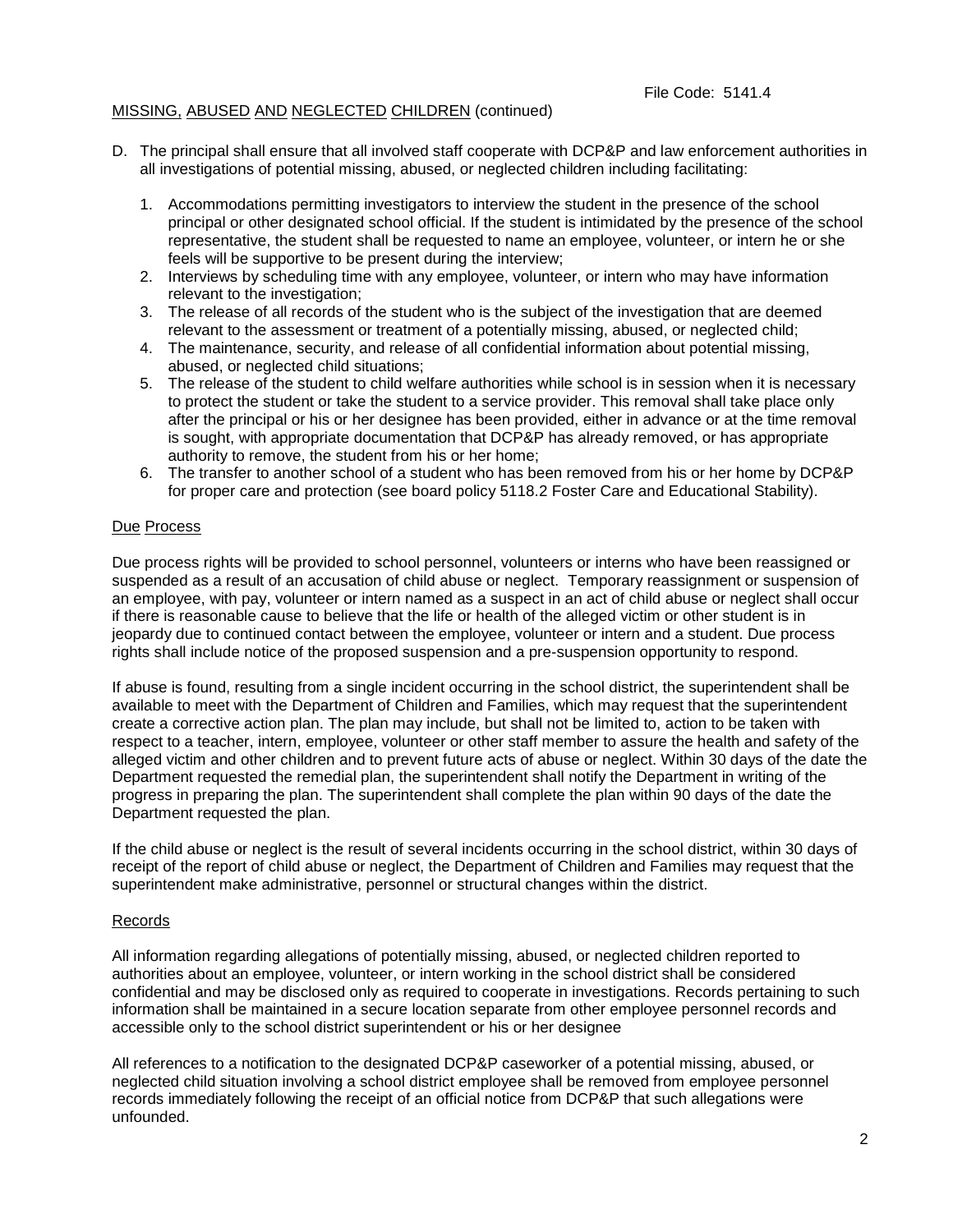## MISSING, ABUSED AND NEGLECTED CHILDREN (continued)

## Suicide Reporting

The board is committed to supporting State efforts to improve the information available to both professionals, who are in contact with youth at risk of suicide, and families at risk; identify and provide suitable intervention services to reduce the incidence of suicide; and educate youths and families at risk about the resources available for suicide prevention and intervention about youths who attempt suicide.

Therefore, in compliance with law (N.J.S.A. 30-9A-24 and N.J.A.C. 6A:11-1) school district employees, volunteers, or interns with reasonable cause to suspect or believe that a student has attempted or completed suicide, shall report the information to the Department Children and Families. The information shall be reported in the form and manner prescribed by the Department Children and Families.

The information contained in the report to the Department Children and Families shall not be considered a public record, but the division may aggregate the data for the purpose of preparing an annual report. The reporter shall not be required to identify the student or youth by name or other unique identifier, but may be required to supply non-identifying demographic information about the student or youth, other attempts made by the student or youth and the response or referral made to deal with the incident.

Any person who reports an attempted or completed suicide shall have immunity from any civil or criminal liability on account of that report, unless the person has acted in bad faith or with malicious purpose.

#### Protection from Reprisal or Retaliation

The board assures all school personnel and volunteers that no one will be discharged from employment or discriminated against in any way as a result of making in good faith any reports of child abuse and neglect. Reprisal or retaliation against any person who, in good faith, reports or causes a report to be made of a potential missing, abused or neglected child situation is prohibited.

Staff members, volunteers or interns shall not be required to disclose, or be penalized for the failure to disclose, any information which would be privileged according to law (N.J.S.A. 2A:84A-18 through -23).

| Adopted:             | September 26, 1990                                                    |
|----------------------|-----------------------------------------------------------------------|
| Revised:             | September 20, 1995, August 1995, December 3, 2003, December 20, 2006, |
|                      | May 1, 2013                                                           |
| NJSBA Review/Update: | August 2017                                                           |
| Readopted:           | September 12, 2018                                                    |

Key Words

Student Safety, Child Abuse, Child Neglect, Student Safety

| <b>Legal References:</b>                    | N.J.S.A. 2A:4A-60.2                 | Disclosure, use of juvenile's statement made in course<br>of screening |
|---------------------------------------------|-------------------------------------|------------------------------------------------------------------------|
|                                             | N.J.S.A. 2A:84A-18<br>through -23   | Self-incrimination                                                     |
|                                             | N.J.S.A. 2C:11-6.                   | Aiding suicide                                                         |
|                                             | N.J.S.A. 2C:58-8.                   | Certain wounds and injuries to be reported                             |
|                                             | N.J.S.A. 9:6-1 et seq.              | Abuse, abandonment, cruelty and neglect of child;                      |
| See particularly:<br>N.J.S.A. 9:6-3.1; -8.9 |                                     | what constitutes                                                       |
|                                             |                                     |                                                                        |
|                                             | through -8.14; -8.21;               |                                                                        |
|                                             | $-8.27$ through $-8.30$ ;           |                                                                        |
|                                             | $-8.34$ through $-8.36$ ; $-8.40$ ; |                                                                        |